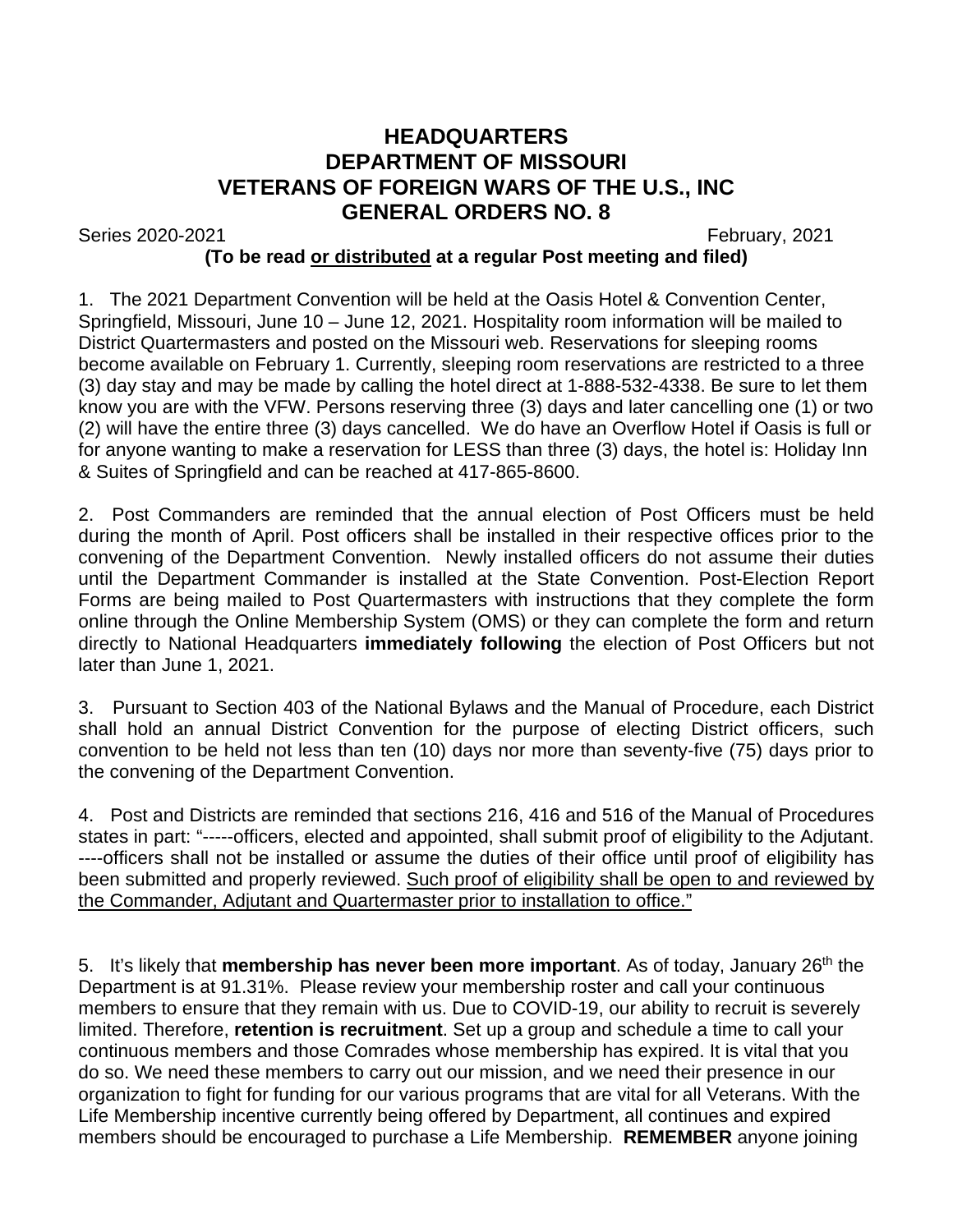General Orders # 8, Series 20 - 21 Eric Sullivan, Commander Page - 2

as a Life Member or upgrades to a Life Member prior to June 30, 2021 will receive a check for \$45 from the Department Quartermaster. **Post Quartermaster's, you must email the State Quartermaster when someone converts to Life Member so he knows to mail the check.**

6. Prior to your monthly meeting, please review your All-State status and conduct your meeting so as to accomplish items to get your Post to that Honor. Please take a look at your Post Commander and Quartermaster Handbook & Post Membership Program 2020-2021 booklet to see what your Post needs to do. All State determination will be made from data collected by the Department Headquarters on May 1, 2021. **Note: Membership requirements this year are a post must meet their membership on May 1, 2020 by May 1, 2021 to qualify or meet all other All-State requirements by May 1, 2021 and meet their 2020 year ending membership by June 30, 2021.**

7. The Missouri Veteran Service Officer Program is vital to our organization. Donations from Posts, Auxiliaries, and individuals on a continuing basis are critical to this program. Without your donations, we cannot continue to provide the service we are now providing to Veterans and their Families. This program is what we are about. The VFW Service Officers are here to assist our members and Veterans in your community in obtaining vital health care and VA benefits. Commanders at all levels should encourage donations from your Post and District. Our Webmaster has made it easy to make your donation on-line. **Simply go to movfw.org; Click on Programs, scroll down to Donations, and "Click here to donate to the VSO".**

8. The **Partners in Veterans Service** Program was established to allow individual members to contribute monthly to the VSO Program. A copy of the brochure is attached. The money the Department of Missouri receives from the Missouri Veterans Commission Grant Program is not guaranteed. The monies we normally receive were cut severely this year and will likely be cut even more next year due to the effects of COVID. To keep our Service Officer Program strong and sustainable for the future we need your help. Please print the attached brochure and distribute to you members and ask them to help. Numerous members have been assisted by the State Veteran Service Officers in their endeavor to establish disability compensation. NOW is the time to give back!! **If you don't have access to printer please call Nicole at Dept Headquarters to request some color brochures. Or you can donate on-line by simply going to movfw.org; Click on Programs, scroll down to Donations, and "Click here to donate to the VSO".**

9. State Commander Eric Sullivan and the line officers wish to congratulate all the posts that achieved 100% in membership to date. It's your efforts that will keep the VFW strong for the future.

10. Anyone requesting a Department Officer to attend a function must submit a **written request** to the State Adjutant at the Department Headquarters at least 30 days prior to the date of the function.

11. Proceeds from the Raffle of the Savage rifle are to be used for the 2022 National Convention in Kansas City. The Department of Missouri is the Guest Sponsor so it will require lots of Planning and Money on our part, so we're trying to raise some of the funds now. Jr Vice Commander Royce Kelb has a list of all the ticket serial numbers and who they were